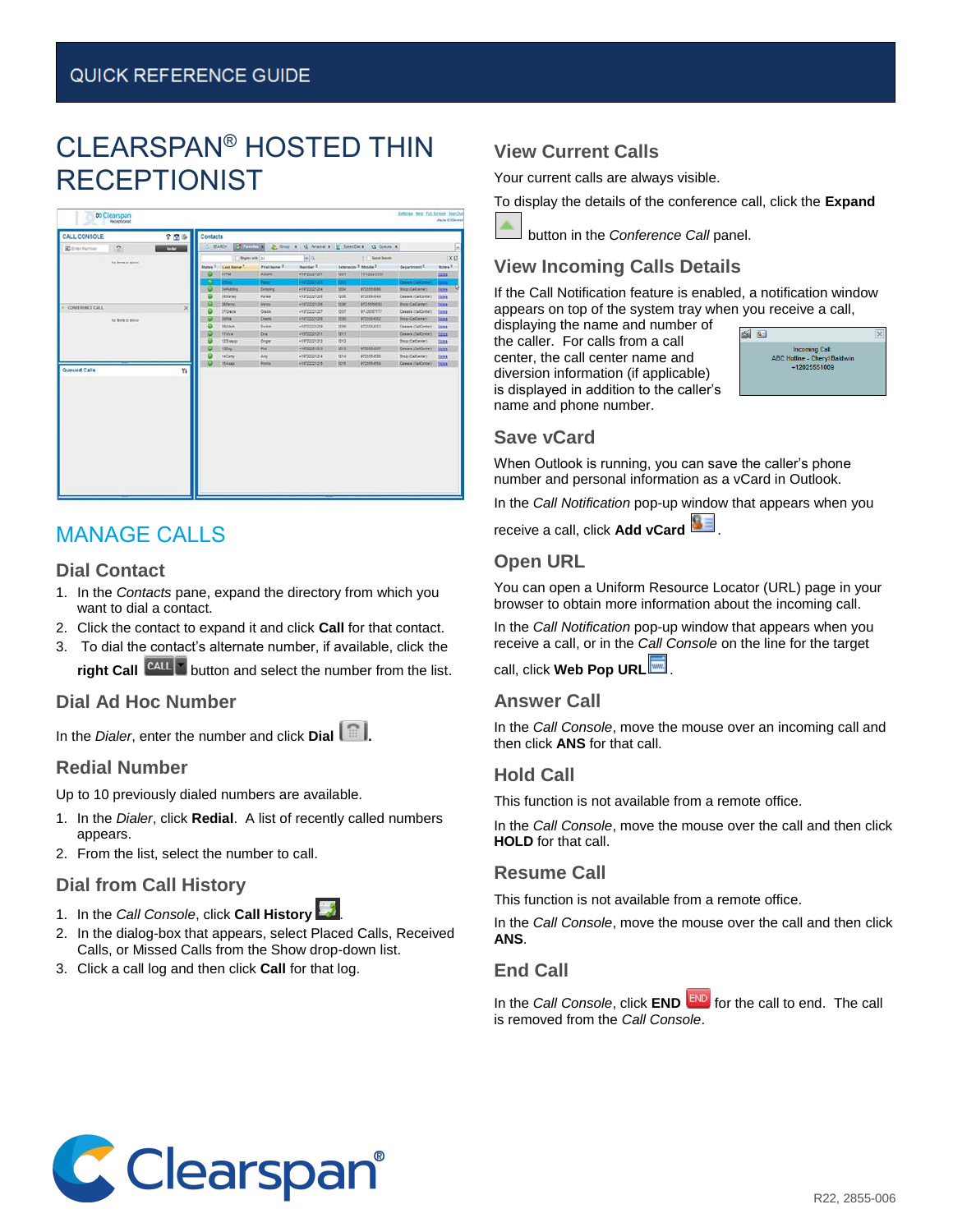## **Blind Transfer**

Calls can be blind transferred while active, held, or ringing (in).

- 1. In the *Call Console*, select the call to transfer.
- 2. To transfer the call to an ad hoc number, enter the number in the Dialer and then click Transfer.
- 3. To transfer the call to a contact, click a contact in one of the Contacts directories and then click TXR for that contact. Alternatively, drag the call onto the target contact and click **TRX** for that contact.
- 4. To transfer the call to the contact's alternate number, if

available, click the right Transfer button  $\left|\frac{TR}{2}\right|$  and select the number form the list

#### **Supervised Transfer**

To transfer an active inbound call with supervision:

- 1. In the *Call Console*, select the call.
- 2. Dial the number or contact to transfer the call over to.
- 3. If the number is busy, either retry or dial another number.
- 4. Move the mouse over the new call and click **TXR**.

#### **Transfer with Consultation**

Calls can be transferred while active, held, or ringing (in).

- 1. Dial the number or contact to transfer the call over to.
- 2. When the call is answered, speak to the party.
- 3. In the Call Console, select the call to transfer.
- 4. Move the mouse over the new call and then click **TXR.**

#### **Transfer to Voice Mail**

- 1. In the *Call Console*, select the call to transfer.
- 2. In the *Contacts* pane, click a contact with voice mail (in the *Group/Enterprise* or *Favorites* directory) and then click **VM** for that contact.
- 3. To transfer the call to your own voice mail, select yourself.

#### **Transfer to Queue**

- 1. In the *Call Console*, select the call to transfer.
- 2. In the *Contacts* pane, click the Queues tab.
- 3. Click a queue and then click **TXR** for that queue.

#### **Camp on Busy Contact**

You can camp external calls trying to reach a busy extension. The call is transferred when the destination becomes available.

- 1. In the *Call Console*, select the call to camp.
- 2. In the *Group/Enterprise* or *Favorites* directory, click a busy or ringing contact and then click **CAMP** for that contact. The call is camped and removed from the *Call Console*.
- 3. If the call timer expires before the call is answered, the call is recalled to your device and reappears in the *Call Console.*

## **Group Call Park**

This feature searches within a predefined hunt group for an available line to park a call.

- 1. In the *Call Console*, click an active or held call and then click **PARK** for that call. The call is parked on an available extension and then removed from the *Call Console*.
- 2. If the call timer expires before the call is answered, the call is recalled to your device and reappears in the *Call Console.*

#### **Directed Call Pickup**

You can answer a call on behalf of another person.

- 1. In the Contacts pane, click the *Group/Enterprise* or *Favorites* directory tab.
- 2. Click a ringing contact and click **ANS**. The call appears in the Call Console.

#### **Start Three-Way Conference**

- 1. If necessary, place calls to participants.
- 2. In the *Call Console*, select one of the calls to conference.
- 3. Move the mouse over the non-selected call and then click **CONF**. The calls are moved to the *Conference Call* panel.

#### **Hold Conference**

To hold the conference, in the *Conference Call* panel header, click **HOLD**.

#### **Resume Conference**

To resume the conference, in the *Conference Call* panel header, click **ANS**.

#### **Hold or Resume Conference Participant**

To place a participant on hold, click HOLD for the target call.

To resume a participant, click ANS for the target call.

#### **Leave Conference**

To leave the conference, click **LEAVE** in the *Conference Call* panel header. The other parties stay connected but the calls are removed from the *Conference Call* panel.

Note that you can only leave a Three-Way conference.

#### **End Conference**

To end the conference, click **End** in the *Conference Call* panel header. The calls are terminated and removed from the *Conference Call* panel.

#### **Barge In on Call**

- 1. Click the target directory.
- 2. Click a busy contact and then click **Barge**. A Three-Way Conference is established.

#### **Sent E-mail to Contact**

- 1. Click the target directory tab.
- 2. Click a contact with e-mail and then click **EMAIL**.
- 3. In the message window that appears, enter the required information and and click **Send**.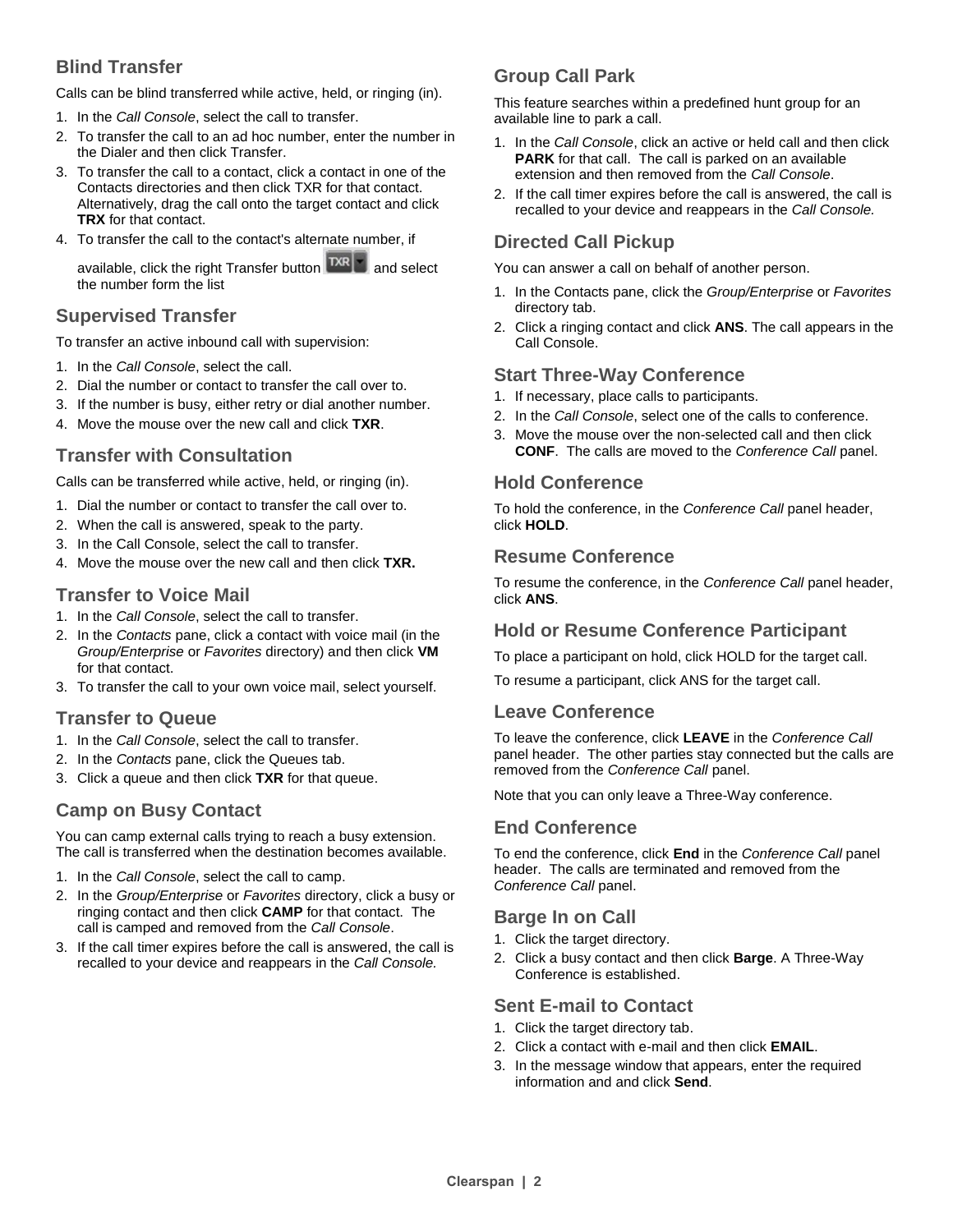## **View Call History**

- 1. In the *Call Console*, click **Call History** . The *Call History* dialog box displays your placed, received, and missed calls.
- 2. To view call logs in a group, select the group from the *Show* drop-down list.

## **Delete Call Logs**

- 1. In the *Call Console*, click **Call History** . The *Call History* dialog box appears.
- 2. To delete all call logs, click **Delete All**.
- 3. To delete a specific log, click Delete Call Log log.

## **Receive Calls from Queues**

To start or stop receiving calls from queues:

- 1. Click the **Settings** link at the top right-hand corner of the main interface and then click the *Application* tab.
- 2. In the *Queue Memberships* section, check the *Queue* box for each call center to join.
- 3. In the *Operator Policies* section, select your *Post Sign-In ACD State* from the drop-down list.

#### **Enable Call Waiting and Auto Answer**

- 1. To enable Call Waiting, click **Call Waiting 1** in the *Call Console*.
- 2. To enable Auto Answer, click **Auto Answer in** the *Call Console*.

Note that this feature works only if your device is Advanced Call Control (ACC)-compliant. In addition, if Auto Answer is enabled on the server, you must **not** enable Auto Answer in the client**.**

#### **Start Call Recording**

In the *Call Console*, select the call to record and click **Record** .

Note that the call recording functionality available in Call Center depends on your Call Recording service settings.

#### **Pause Call Recording**

In the *Call Console*, select a call that is being recorded and then click **Pause PAUSE** 

#### **Resume Call Recording**

In the *Call Console*, select a paused call and then click **Resume RESUME** 

#### **Stop Call Recording**

In the *Call Console*, select a paused call and click **Stop** .

#### **View and Change Security Classification of Calls**

If you have the Security Classification service, you can view the security classification of your calls and change your current security classification in the *Call Console*.

To change your security classification, select a classification level from the *Security Classification* drop-down list.

The security classification of your current calls is recalculated.

## RECEPTIONIST INTERFACE

The main elements of the Receptionist interface include:

- Call Console
- Contacts Pane
- Queued Call Pane (Enterprise Edition)
- Setting and Help Links

## **Call Console**

The *Call Console* is where you manage your current calls. It contains the following:

- The main area of the *Call Console* lists your current calls and allows you to perform actions on them.
- **Dialer** This allows you to make ad hoc calls and redial up to 10 of the most recently dialed numbers.
- **Conference panel** This lists the call legs of your current conference call and allows you to take actions on conference calls.

For each call, the name and the phone number of the remote party (if available), the call state, the duration of the call, and for held calls, the time the call has been on hold, are displayed. For a recalled call, information about the user, against whom the call had been parked, also appears.

#### **Contacts Pane**

You use the *Contacts* pane to call, monitor, and manage your contacts. The pane lists available contact directories.

- **Favorites** Contacts whose status you are (statically) monitoring, which are configured on the web portal
- **Group/Enterprise** Contacts in your enterprise or group
- **Group/Enterprise Common** Contacts in your enterprise's or group's common phone list on Clearspan
- **Personal** Contacts in your *Personal* directory on Clearspan
- **Speed Dial** Speed dial numbers configured for your Speed Dial 8 and/or Speed Dial 100 service
- **Queues**  Your call centers
- **Instant Message** Your monitored IM&P contacts
- **Outlook**  Your Outlook contacts, if the Outlook feature is configured
- **Custom**  Contacts in your custom directories on the web portal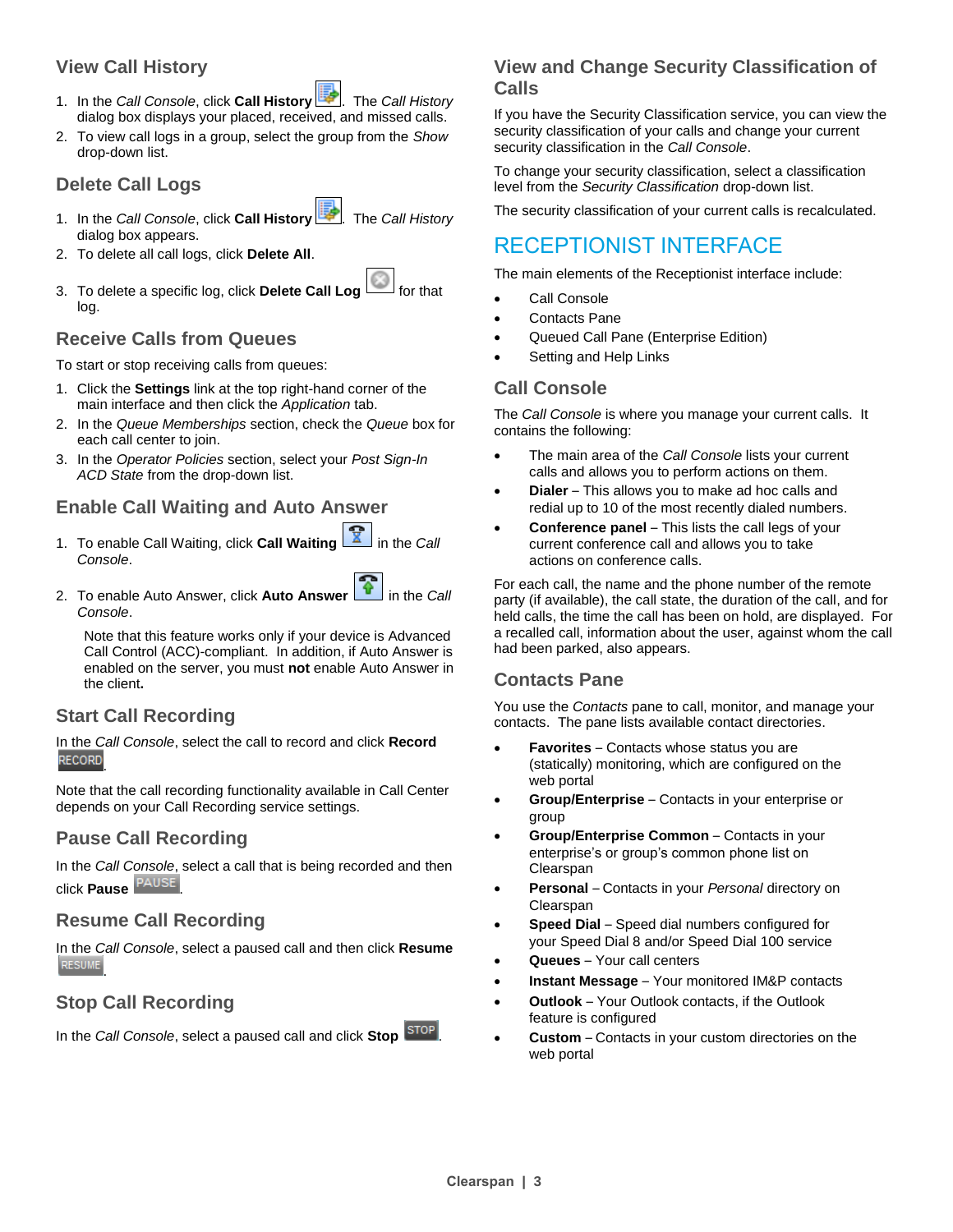- **Managed Contacts** Contains dynamically managed contacts.
- **LDAP search results**  Read-only access to Lightweight Directory Access Protocol (LDAP) contacts via the Search feature, if the LDAP feature is configured

The *Contacts* pane also contains the **Search** tab and capabilities, which you use to search for contacts.

## **Queued Calls Pane**

You use the *Queued Calls* pane to manage queued calls. This pane displays calls in selected call centers that you are managing. For each call, the following information is provided:

- Call Status icon, which can be:
	- Call is waiting to be answered
	- Message is being played to caller
	- Call was reordered
	- Call was bounced
- Name/number of the call center (or Dialed Number Identification Service [DNIS], if applicable)
- Total call time, including the time in the current queue (in parentheses)

Clicking a call expands the call to show additional data:

- Call priority bucket (**Premium call center**)
- Position of call in queue
- Name and number of the calling party (if available)

#### **Settings, Full Screen, and Help Links**

- The Settings link, when clicked, displays the *Settings* page, allowing you to configure Receptionist.
- The *Full Screen* link, when clicked, displays the Receptionist main window in full-screen mode.
- The Help link, when clicked, opens the *Clearspan Hosted Thin Receptionist User Guide* in PDF format.

## MANAGE CONTACTS

#### **Show Directories**

1. At the top of the Contacts pane, click the drop-down arrow

to the right of the directory tabs.

- 2. From the list that appears, select the directory to display. The directory tab displays at the top of the *Contacts* pane and its contents appear in the Contacts pane.
- 3. To remove a directory tab from the Contacts pane, click the

**Close** button **can be able on that directory's tab.** 

#### **Monitor Contacts Statically**

The *Favorites* directory, configured on the web portal, displays the phone state of contacts. This is called static monitoring.

## **Monitor Contacts Dynamically**

In the *Group/Enterprise* directory, click the contact's status icon. The contact is monitored and added to the Monitored Contacts directory. This is referred to as dynamic monitoring.

#### **Contact Phone and Calendar States**



 $\bullet\bullet$  Forwarding, and  $\bullet\bullet$  Unknown. In addition, the following

states show the contact's calendar presence: In a Meeting and  $\Box$  Away.

**NOTE:** If a call is parked against a contact that you are monitoring, either statically or dynamically, the information about the parked call also appears.

#### **See Calendar for Monitored Contact**

1. Click a monitored contact in the *Favorites* or Group/Enterprise panel. The contact's entry expands showing additional information, including a calendar with information from the contact's Exchange calendar. Red color indicates when the contact is busy.

| <b>E</b> FAVORITES<br>&<br><b>Q</b> SEARCH<br><b>ENTERPRISE</b>                                                                      | e.<br>切<br>PEF<br>SS.<br>GROUP COM<br>ENTERPRISE<br>$\overline{\phantom{a}}$       |
|--------------------------------------------------------------------------------------------------------------------------------------|------------------------------------------------------------------------------------|
| Begins with<br>1811                                                                                                                  | $\alpha$ $x$                                                                       |
| <b>IM</b><br><b>Status</b><br><b>Name</b>                                                                                            | Directory                                                                          |
| <b>William ROBINSON</b><br>Number: +914504611811<br>Extension: 1811<br>Mobile: 145987632<br>Department : Engineering<br><b>Notes</b> | <b>ENTERPRISE</b><br>MOB <sup>1</sup><br><b>EMAIL</b><br>CHAT<br>CALL <sup>1</sup> |
| ٠<br>05/07/2013<br>Calendar:<br>10 AM<br>11 AM<br>12 PM<br><b>TEAM</b><br><b>3 AM</b><br>1 PM<br>Lyman Hall<br>Martha Hall           | 2 PM<br>3 PM<br>4 PM<br>5 PM<br>⊪<br>GROUP COMMON                                  |

2. Use the  $\triangleleft$  and  $\triangleright$  buttons to change the date and time on the calendar.

#### **Make Notes about Contact**

You can make notes about contacts in the *Group/Enterprise*, *Favorites, Custom, or Monitored* directories.

- 1. Click the target directory tab.
- 2. Click the **Notes** link for the contact.
- 3. Enter or modify information in the *Notes* for <Contact Name> dialog box.
- 4. To save your changes and close the dialog box, click **OK**.

To close the dialog box without saving, click **Cancel**.

## **Manage Speed Dial and Personal Directories**

- 1. In the *Speed Dial* or *Personal* tab, click **Edit** . The *Edit Speed Dials/Edit Personal Contacts* dialog box appears.
- 2. To add an entry, click **Add**. A new row appears.
	- For a *Speed Dial* entry, select the dial code and enter the number and description of the contact.
	- For a *Personal* entry, enter the name and number.
- 3. Do delete an entry, select the entry and then click **Delete**.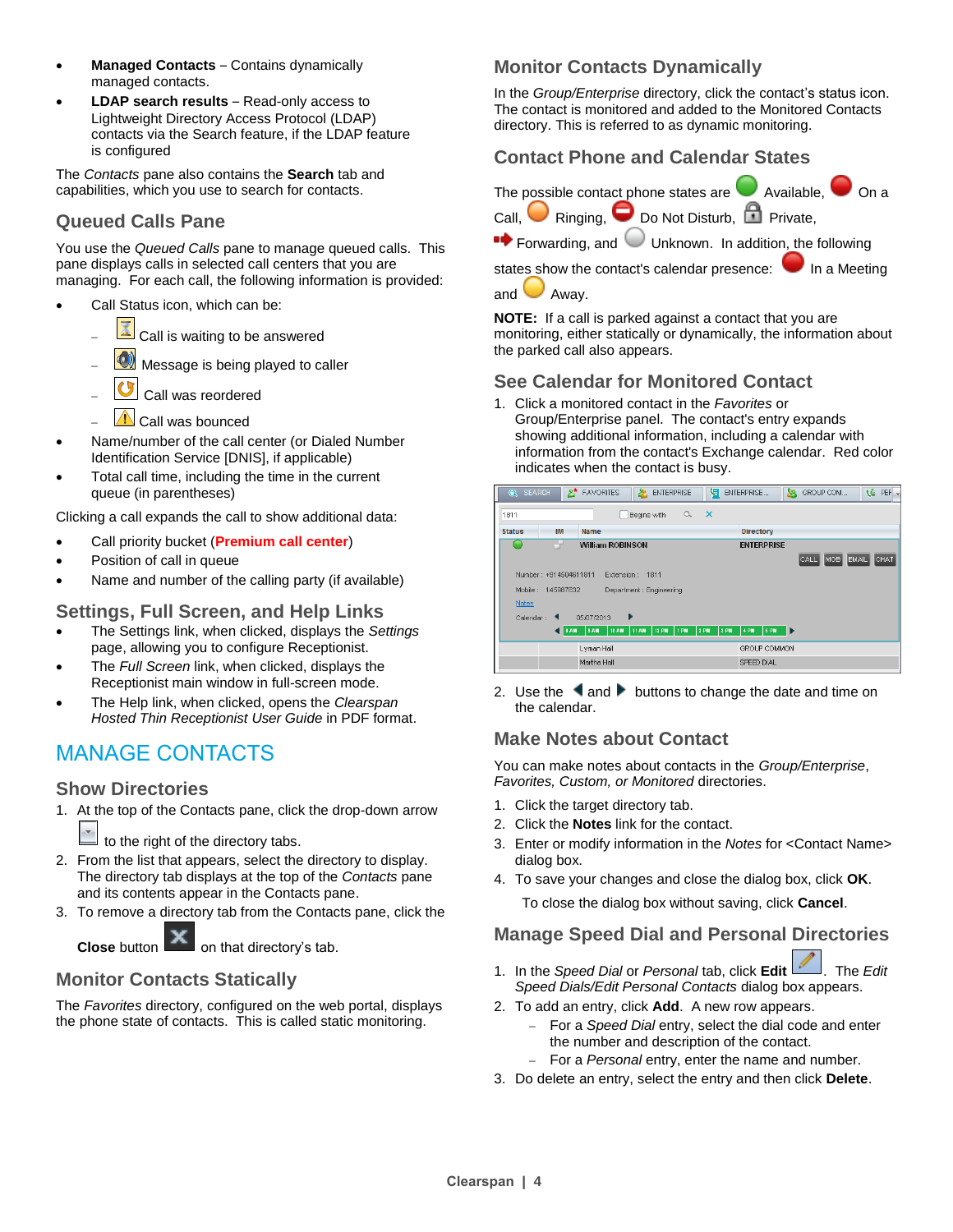4. To modify a *Speed Dial* entry, double-click the entry to make it editable and then modify it as necessary.

Note that you cannot modify a *Personal* entry.

#### **Perform Quick Search**

- 1. Select the directory to search and order it by the column to search.
- 2. Check the *Quick Search* box.
- 3. From the keypad that appears, select a single character. The contacts that start with the selected character (in the selected column) appear in the directory.

#### **Perform Regular Search**

- 1. Select the directory to search or click the Search tab to search in all directories.
- 2. If searching in a specific directory, make sure that the *Quick Search* box is unchecked.
- 3. In the *Search* text box, enter the text for which you want to search. You can enter partial information (at least two characters).
- 4. To restrict the search to contacts that start with the entered string, check the *Begins with*
- 5. If searching in a specific directory, select the column to search by from the drop-down list. You can select a specific column or all columns. In the Search tab, all columns are searched.
- 6. Click the **Search** button.

## **Create Directory from Search Results**

- 1. Perform a search on a single column in a specific directory.
- 2. When the results appear, click the **Pullout** button **...** A new tab is created that contains the results of the search.

Once closed, a search results tab cannot be reopened.

## INSTANT MESSAGING

If you have an IM&P service assigned on Clearspan, you can chat with your IM&P contacts, and monitor the state of selected contacts.

#### **Monitor IM&P Contacts**

To monitor the IM&P state of a contact, you first need to subscribe to the contact.

- 1. In the *Instant Message* tab, click **Edit** 1. The *Edit Instant Message Contacts* dialog box appears.
- 2. Click **Add** and enter the display name and a valid IM&P ID of the contact in the new row. A subscription request is sent to the contact.

Alternatively, click the IM&P state icon of an unsubscribed contact  $\Box$ 

### **Set Your IM&P State and Message**

- 1. Click the **Presence** box at the top right-hand side of the main window and select your new state from the drop-down list.
- 2. Click **Edit** next to the *Presence* box and enter a message to display to other IM&P users in the dialog box that appears.

### **IM&P States**

The possible states are Available  $\Box$ , Busy  $\Box$ , Away  $\Box$ 



and Offline . In addition, the following states are displayed in some directories, for IM&P users you are not monitoring: Not

Subscribed and Pending Subscription

## **Accept IM&P Subscription Request**

When you receive a request from another user, to accept the request, click **Yes** in the dialog box that appears. The contact is added to the Instant Message directory, if it is not there.

#### **Chat with Contact**

- 1. To chat with one of your IM&P contacts, click the **Chat** button for the contact. A chat window appears.
- 2. Enter your message in the text box at the bottom of the window and press ENTER.

You can have more than one chat window open. You can also accept chat requests from contacts.

#### **Create a Multi-User Chat**

- 1. Click the **Add** button in a current chat window. A drop-down list of available contacts appears.
- 2. Check the check box next to each contact to invite to the chat and click the **Invite** button. When a contact joins the chat, a notification appears in the log area of the chat window.
- 3. To leave the chat, close the dialog box.

## MANAGE QUEUES

## **Display Queued Calls**

To monitor calls in queues, you must select the queues to display in the *Queued Calls* pane.

1. In the *Queued Calls* pane, click **Options** and select the *Edit Queue Favorite Dialog* menu item.

2. In the dialog box that appears, check the call centers to display and then click **Save**.

## **Retrieve Call from Queue**

- 1. In the *Queued Calls* pane, expand a *Call Center* panel.
- 2. Click the call and click **RETRIEVE** for that call. The call appears in the *Call Console* and you treat it as any other call.